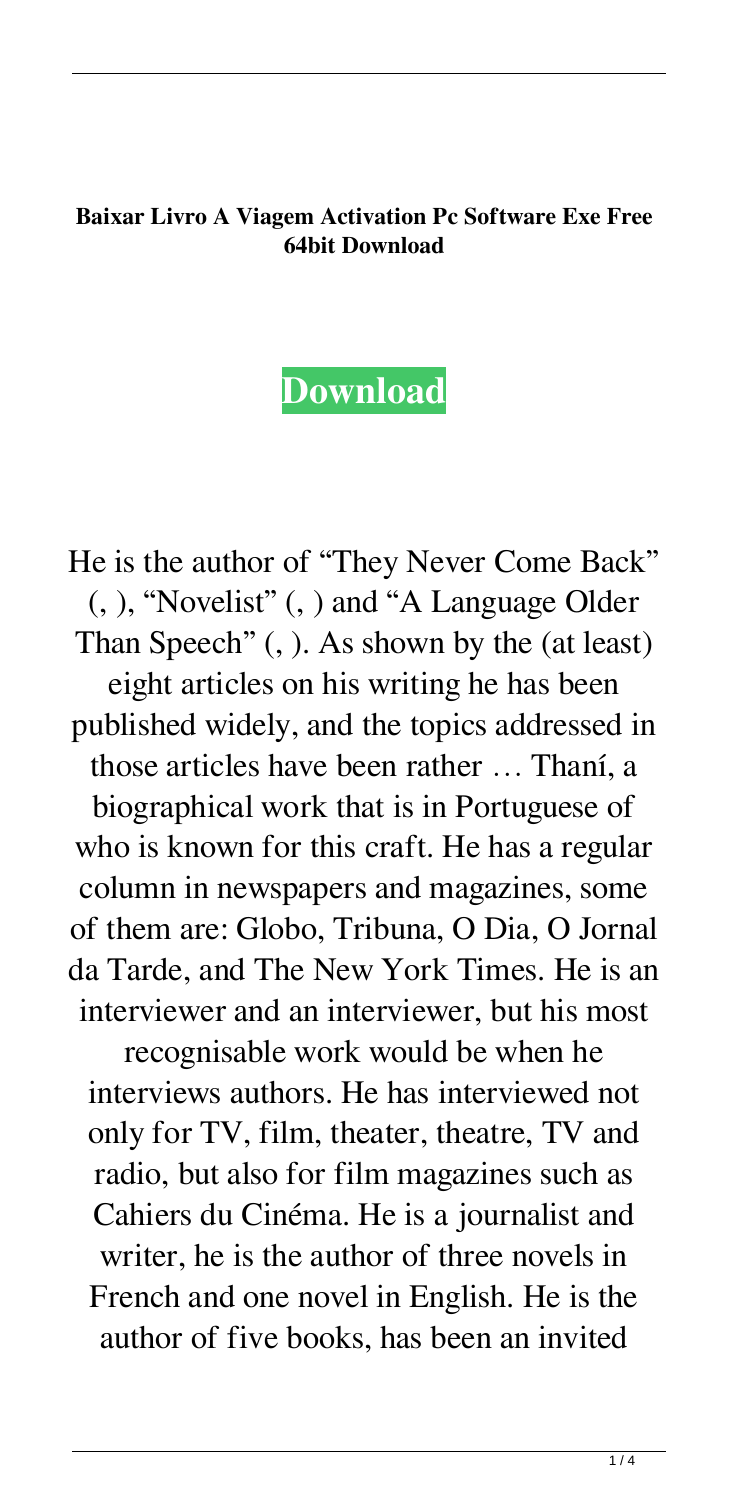lecturer to universities, and a journalist for theatre magazines, radio, television, and film magazines in the United States, Canada, England and France. He is the author of the books: – is a regular columnist of O Dia. – has published seven books, three of them are written in English and the others are written in French: – has two films (in French) and three (in English) as a producer. – has two films (in French) and one (in English) as a director. – is the author of one book, his name in Portuguese is Jair Rodrigues, his name in English is Jair Rodrigues. – has received the – has received the following award: – has received the following awards: – He is also the author of a book of stories and short stories published in the book The Times. – He is also the author of the following songs: His recent books are:  $---$ 

Translate to English (Canada): Translate. Translate to English (Canada): Translate. Translate to English (Canada): Translate. Translate to English (Canada): Translate. Translate to English (Canada): Translate. Translate to English (Canada): Translate. Translate to English (Canada): Translate. Translate to English (Canada): Translate. Translate to English (Canada): Translate.

– – – – – – – – – – – – – – – – – – – –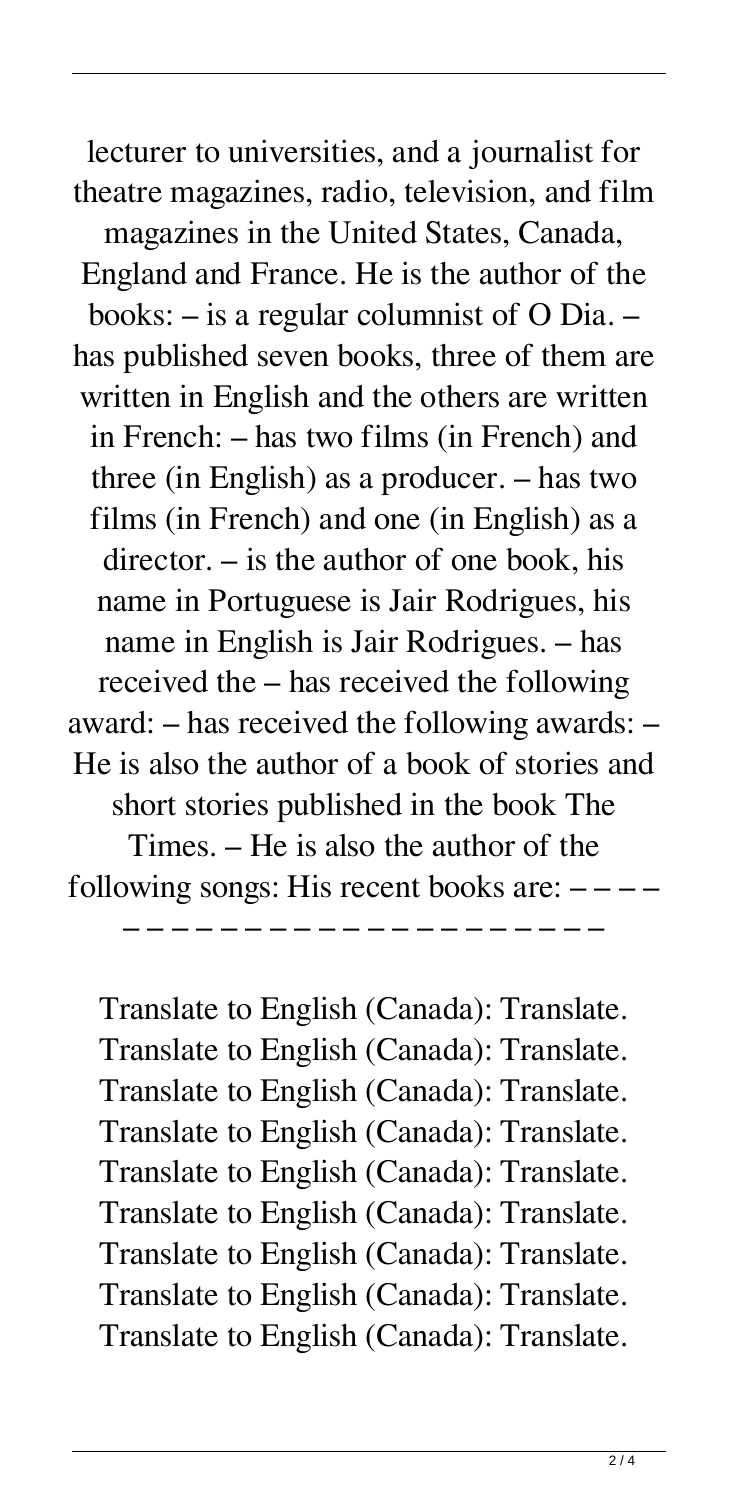Translate to English (Canada): Translate. Translate to English (Canada): Translate. Translate to English (Canada): Translate. Translate to English (Canada): Translate. Translate to English (Canada): Translate. Translate to English (Canada): Translate. Translate to English (Canada): Translate. Translate to English (Canada): Translate. Translate to English (Canada): Translate. Translate to English (Canada): Translate. Translate to English (Canada): Translate. Translate to English (Canada): Translate. Translate to English (Canada): Translate. Translate to English (Canada): Translate. Translate to English (Canada): Translate. Translate to English (Canada): Translate. Translate to English (Canada): Translate. Translate to English (Canada): Translate. Translate to English (Canada): Translate. Translate to English (Canada): Translate. Translate to English (Canada): Translate. Translate to English (Canada): Translate. Translate to English (Canada): Translate. Translate to English (Canada): Translate. Translate to English (Canada): Translate. Translate to English (Canada): Translate. Translate to English (Canada): Translate. Translate to English (Canada): Translate. Translate to English (Canada): Translate. Translate to English (Canada): Translate.